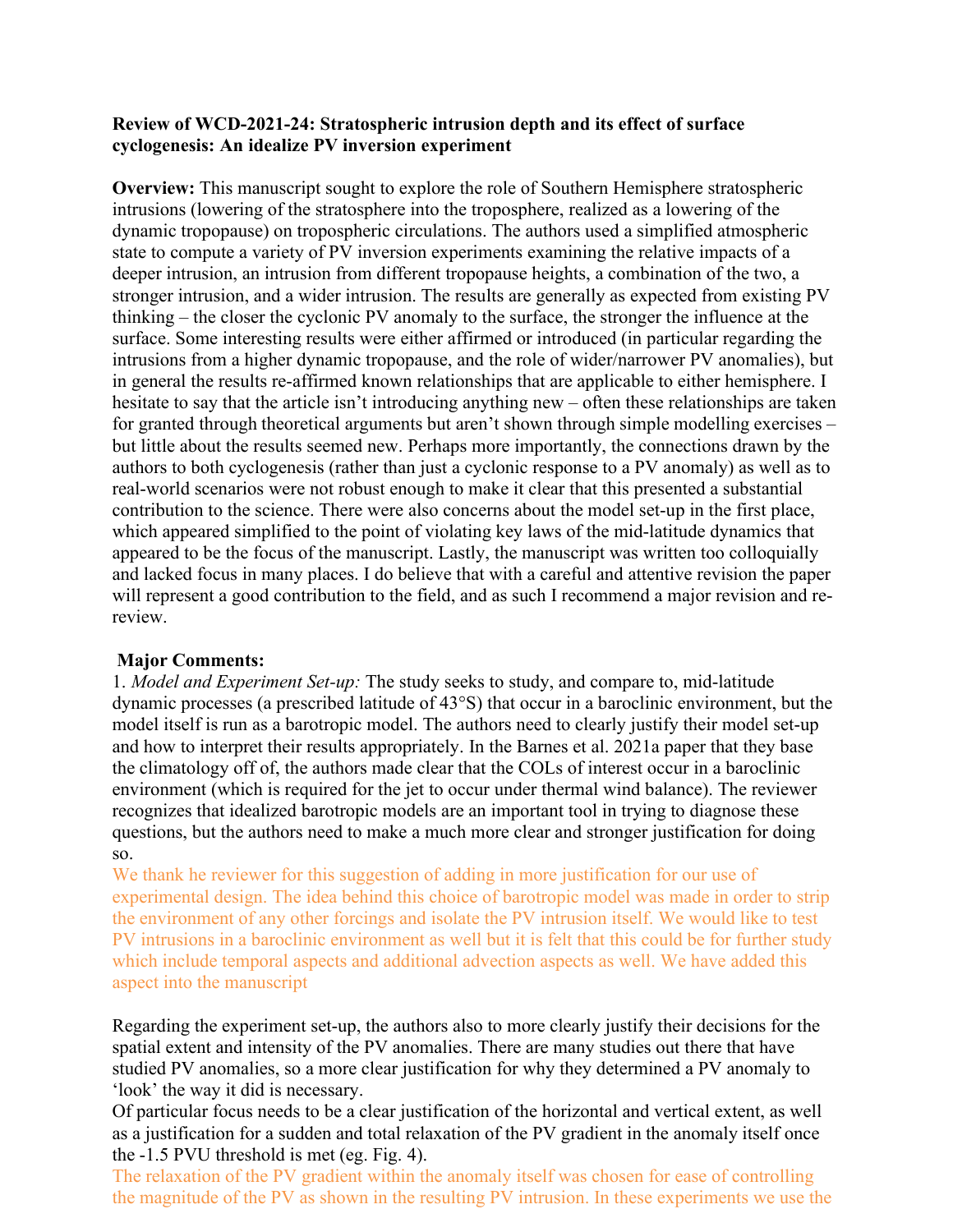PV anomaly to attempt to recreate PV intrusions as closely as possible to as would be seen in reality ie. A tongue of high magnitude PV extending from the stratospheric pool of high PV. Within the numerical framework used. Restricting the gradient within the anomaly was the most effective way at ensuring a tongue of -1.5 PVU resulted. We do agree that there would be a PV gradient in a real-world PV intrusion. In Experiment 4, the magnitude test looks to test this out by adding additional PV values within the 1.5 PVU and shows that it results in little effect on the cyclogenetic forcing induced. We have added this argument into the manuscript during our discussion of the anomaly in the experimental setup.

"It is acknowledged that within real-world PV intrusions, there would be a PV gradient within the PV intrusion lower than PV intrusion boundary is defined. However, within the experimental framework the interior of the PV intrusion is kept constant to more easily control the magnitude of the PV intrusion that results from the PV anomaly."

2. *Conflation of the idea of cyclogenesis and a cyclonic response:* The authors routinely refer to a cyclogenesis term (based on thresholds of cyclonic vorticity – lines 213-215) but are looking at the response at the surface given the existence of a PV anomaly at the tropopause. In other words, by using a PV inversion (rather than integrating a model forward where a PV anomaly is introduced, and the surface is allowed to evolve in response), you are not looking at cyclogenesis, but instead the existence of a cyclonic circulation due to the existence of a PV anomaly. This undermines several components of the results, both when the authors discuss the surface circulation due to the PV anomaly as well as when they make points on the potential evolution of the anomaly were it allowed to evolve in time. Further, their discussion of these points leave concern about a lack an understanding of PV dynamics. If the PV anomaly and surface cyclone are vertically stacked (as they are in the results), and this is a dry barotropic environment, the vorticity anomalies are the only factor at hand that can influence the system, meaning only movement is allowed rather than intensification. Thus, the surface cyclone cannot undergo further development from an intensification standpoint, and the same holds for the upper level cyclone – thus leaving the question of how the system can ever 'develop its own closed, cyclonic circulation (or COL)' (line 303). A very careful examination and reworking of this discussion is critical for the interpretation of the results.

The authors understand the confusion of our arguments with respect to cyclogenesis and cyclogenetic forcing. We have removed our interpretation of the cyclogenetic forcing resulting at the surface with respect to cyclogenesis to remove the temporal implications of our arguments. Instead with only compare the cyclogenetic forcing in terms of pressure reduction and cyclonic vorticity that results on the surface due to the existence of the PV anomaly comparatively between the experiments. We do acknowledge that future work should look at the temporal aspect of these PV intrusions utilizing a dynamical core or similar.

3. *Dynamic interpretation/explanation of experimental results:* The results here are interesting – but lack a fair bit of interpretation from a PV framework regarding why the responses are occurring. The authors make some efforts on this front, but more needs to be done beyond just reporting the results to really enhance the impact of this study. For example, experiment 4 (changing the intensity of the PV anomaly) shows almost no change in response despite a presumably stronger PV gradient (though it might not be that much stronger given the experiment set-up). The results are interesting – but there's little to no interpretation for why we see the response we do. The same goes for experiment 5 – the authors report the change in tropospheric circulation but provide little interpretation for why. For example – why do we see a decrease in cyclonic relative vorticity with a widening PV anomaly? How can this be interpreted in a PV framework? Why is the surface circulation so much stronger?

We have tried to strengthen the dynamic interpretation of this work as the reviewer suggests. In experiment 4, we agree that is the lack of the change of gradient within the PV intrusion that is the likely cause of the lack of change in the circulation around the anomaly. However, we make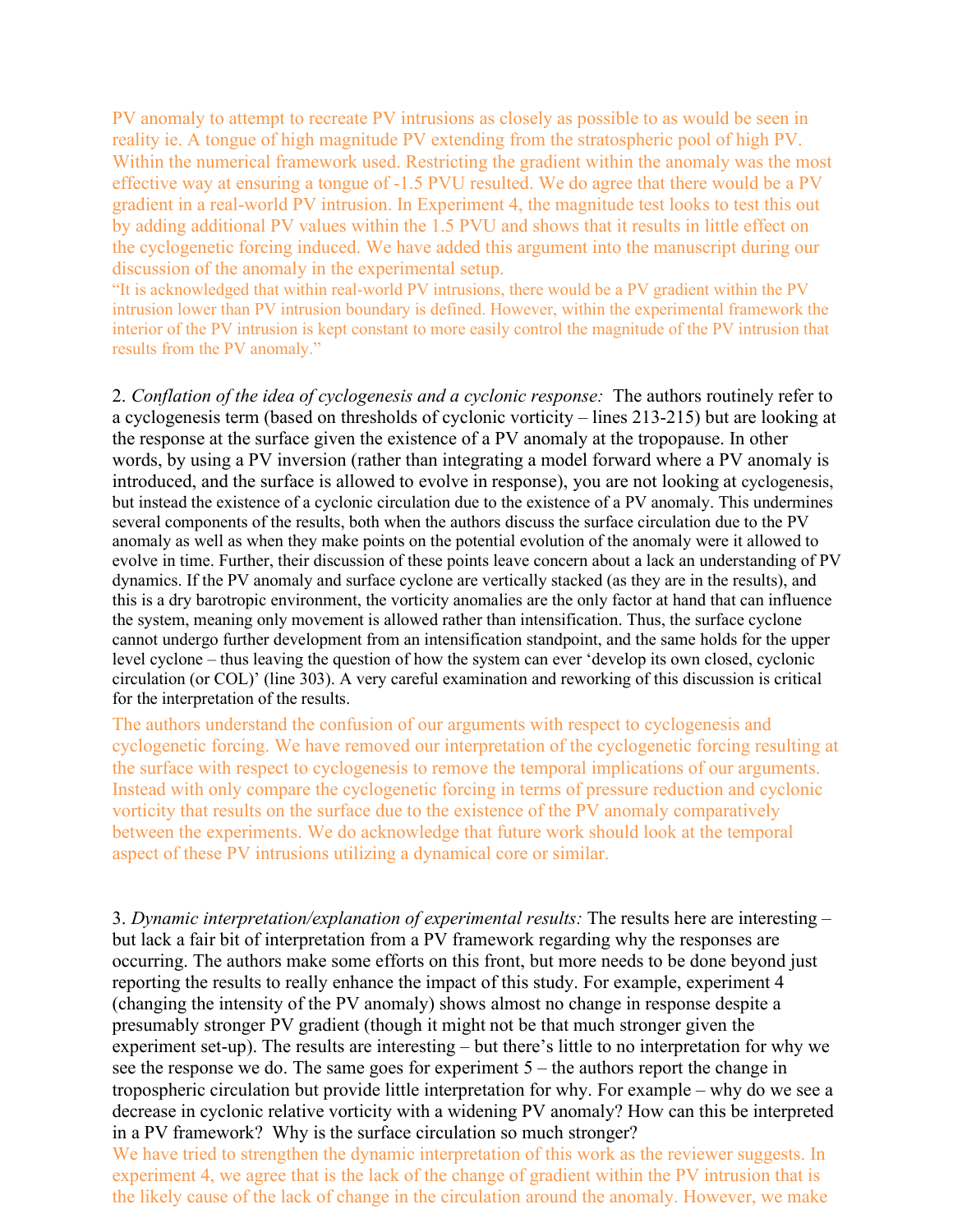the argument that PV values within these intrusions are unlikely massive values far greater than that of the dynamical tropopause and therefore it reflects the real work atmosphere relatively well, despite this limit within the experimental design. In experiment 5, it is explained why we may see an increased relative vorticity value with broadened PV anomaly in the midtropopshere.

## **Minor comments:**

## *General comments:*

- The manuscript reads *very* colloquially which is problematic. Please carefully check through the manuscript to identify instances where this occurs – I've identified some examples here, but there are many others throughout:
	- o L40: Air can be advected or diabatically altered, but it cannot be 'introduced' to another region of the atmosphere. "introduced" changed to "advected"
	- o L42-43: The term 'basic' here isn't necessary, and acts to undermine your study (there's little basic about PV theory – it's an advanced synoptic-dynamic topic that readers may not be familiar with). "Basic" has been removed as per suggestion
	- o L67-80: You use the term 'This study examines/looks at/aims' too much here aim to rework a bit.
		- We have tried to lessen the use of these words as suggested
	- $\circ$  L92: 'diagnostic for reanalysis sets to diagnose' aim to avoid repetitive words in a single sentence (there were several of these in the manuscript) Remove repeated words
	- o L237-238 and elsewhere: Unless quantifying, avoid using the term 'stronger' and 'weaker' or similar qualitive statements (other examples include 'meagre' in L370 or 'massive' in L378)

We have removed the use of qualitative words throughout the text as suggested.

o L291 and elsewhere: The term 'exponentially' refers to a mathematically derived curved for a set of data points – if it is exponential, prove it; otherwise, please avoid statements that imply something different from what the data shows.

References to exponential growth have been removed unless mathematically proved as suggested

- $\circ$  L362 and elsewhere: Aim to avoid injecting opinion or emotion lines such as 'Since we are dealing with …' should be avoided.
- Definition of terms: In several instances, terms/acronyms were introduced but not defined. As a reader familiar with the topic, I could ascertain nearly everything, but less familiar readers may struggle. Examples include (but aren't limited to):
	- o PVU (L37) Updated: PVU (1  $PVU = 10^6 K m^2 s^{-1} kg^{-1}$ )
	- $\degree$  COL (L64) COL = cut-off low. First instance has been updated.
	- $\circ$  Reference state (L86) be sure to define what this is and how you establish it
	- $\circ$  "halo" (L150) A halo is a ring of light that encircles something bright. It is our best word to describe our anomaly setup
	- o  $MSLP (L201) MSLP =$  mean sea level pressure. First instance has been updated
	- o Sphere of influence (L271) removed
	- o Mid-tropospheric (L347)
	- o Total atmospheric system (L478) removed
- Figures/equations: There were several inconsistencies in the figures that could be tightened up, and equation 6 does not need to be there (it's just a re-arrangement of equation 1 and can be stated as such):
	- o Figure 3 and elsewhere: Please always use panel labels (eg. A and B)